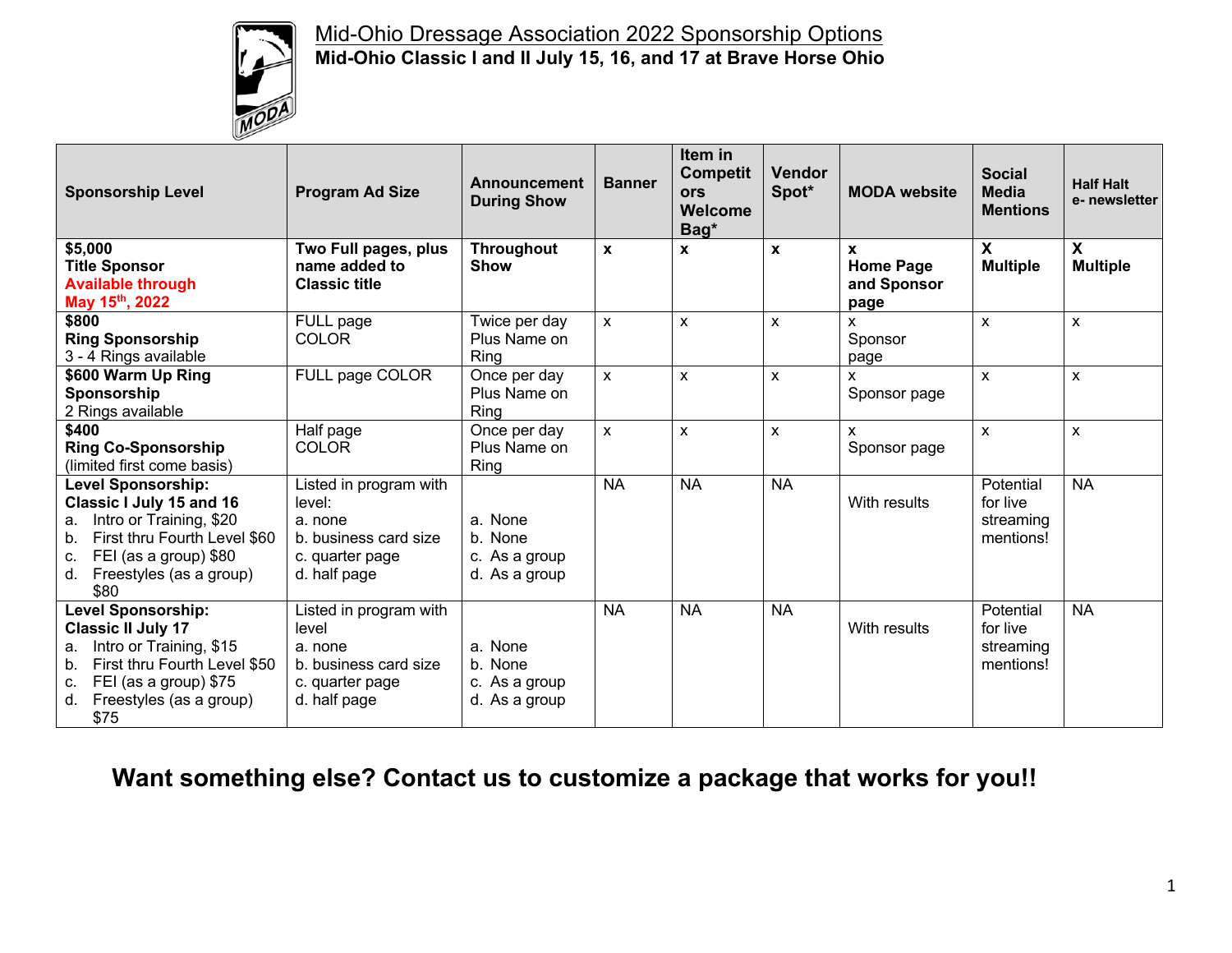Sponsorship includes FULL COLOR advertisements in the Classic Program as specified in the table above. **However, if you are interested in ONLY advertising the Classic program, we also have the following options available:**

- \$50 Quarter page
- \$75 Half page
- \$100 Full page
- \$25 Business card-sized ads (please no photos of your business card!)

#### **Miscellaneous show sponsorship details:**

- **\$400+ sponsorship levels** *may* be based on monetary donation or by donation of in-kind items or services that are **needed for show management and help us reduce the cost of running a show** which draws regional competitors (for example food, printing services, 100+ competitor gifts).
- Because so many of our competitors are not from the local area, gift certificates for local services are welcomed, but do not count for in-kind items, and do not alone constitute sponsorship as outlined above.

## **Non-Show MODA Sponsorship Options:**

MODA hosts clinics and educational opportunities throughout the year and is happy to discuss sponsorship for hosting, feeding, providing gifts, or other services. In turn, sponsors hang banners, provide demonstrations, or are able to showcase their goods and services at our events. Please contact Anna Cluxton at amcluxton@gmail.com to discuss!

# **LOGISTICS: (PLEASE READ!!)**

- Social media and other acknowledgements start upon receipt of FULL PAYMENTS  $\odot$
- DEADLINE: for the Mid-Ohio Classic **June 30th, 2022**
- Please send a digital version of **your logo ASAP** for acknowledgment on social media and newsletters in the lead up to show.
- All banners must be received by July 10<sup>th</sup> for the Classic for optimal timing and placement.
- All banners are the responsibility of the donor to provide and become the property of MODA, unless otherwise agreed.
- Unless otherwise agreed upon, all banner and advertisement placements are at the sole discretion of MODA.
- All advertisements in the Classic show program are contingent upon receipt of camera-ready advertisement **by July 1st.**
- **!!PLEASE NO PHOTOS OF YOUR BUSINESS CARD!!!** If you need help designing an ad, please contact Anna at amcluxton@gmail.com
- Your signature below on the form is your statement of having **read and agreed to everything outlined on this form.**